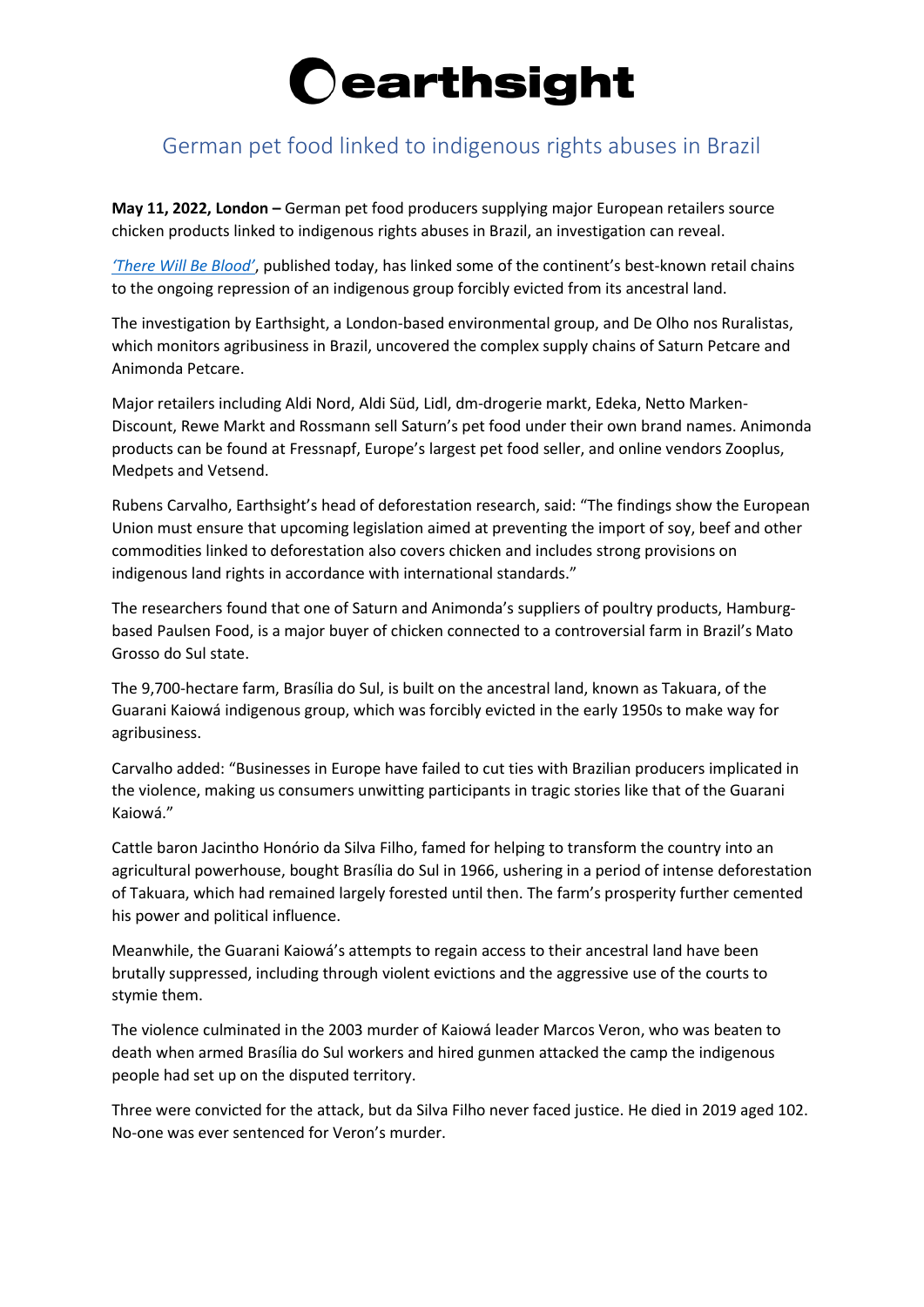## **earthsight**

The Guarani Kaiowá's contitutional rights continue to be suppressed by a hostile government, inequality in the justice system and powerful farming interests.

Meanwhile, da Silva Filho's children control Brasília do Sul, which now produces soy – one of the main ingredients in modern animal feed.

Local sources told Earthsight and De Olho nos Ruralistas the soy is sold to large cooperatives and traders, including Lar Cooperativa Agroindustrial, one of Brazil's largest poultry producers. Trade records show Paulsen Food to be Lar's only major European customer for chicken products, buying about 14,000 tonnes of them between 2017 and 2021.

Brasília do Sul's soy is also linked to European consumers through another large Brazilian cooperative, Coamo, which was implicated in what became known as the "Caarapó massacre". The violent attack by over 70 gunmen linked to local farmers against a Kaiowá community killed one and injured six, including a child.

Between 2017 and 2021, Coamo exported 3.9 million tonnes of soy oilcake, a product derived from crushing soybeans and used in animal feed, to the EU and UK. Germany accounted for about half of these exports, and the Netherlands a further 36 per cent.

Earthsight also uncovered evidence linking Lar chicken products to British supermarkets and fastfood outlet KFC.

MEP Delara Burkhardt, shadow rapporteur for the Socialist and Democrats Group in the European Parliament, said: "The case of the Guarani Kaiowá as revealed by this report sadly illustrates why we urgently need EU rules against imported deforestation, not only for nature but also for people. Landgrabbing and violations of land ownership rights, especially of indigenous people, are common practices to gain land for agricultural production - also for European markets. It's an ecological catastrophe and a human tragedy."

Burkhardt is calling for the internationally recognised right to free, prior and informed consent to use and convert land to be made an integral part of the forthcoming EU deforestation framework to strengthen local communities.

Ends

#### **Notes to editors:**

- Earthsight is a UK-based non-profit organisation that uses in-depth investigations to expose environmental and social crime, injustice and the links to global consumption.
- *There Will be Blood: The ugly truth about cheap chicken* can be rea[d here.](https://www.earthsight.org.uk/therewillbeblood)
- The report includes the companies' full responses to Earthsight's findings.
- The EU regulation mentioned above is the 'Proposal for a REGULATION OF THE EUROPEAN PARLIAMENT AND OF THE COUNCIL on the making available on the Union market as well as export from the Union of certain commodities and products associated with deforestation and forest degradation and repealing Regulation (EU) No 995/2010'. The proposal is currently under debate in the European Parliament and Council. More details can be obtained [here.](https://oeil.secure.europarl.europa.eu/oeil/popups/ficheprocedure.do?reference=2021/0366(COD)&l=en)
- Saturn, Rewe, Rossmann and dm denied links to Brasília do Sul's soy, without elaborating.
- Lar, Paulsen and OnlinePets, which owns Medpets and Vetsend, did not reply to Earthsight's requests for comment.
- The assailants of what became known as the "Caarapó massacre" reportedly met at a Coamo facility ahead of the attack, though there is no evidence Coamo was involved in planning it.